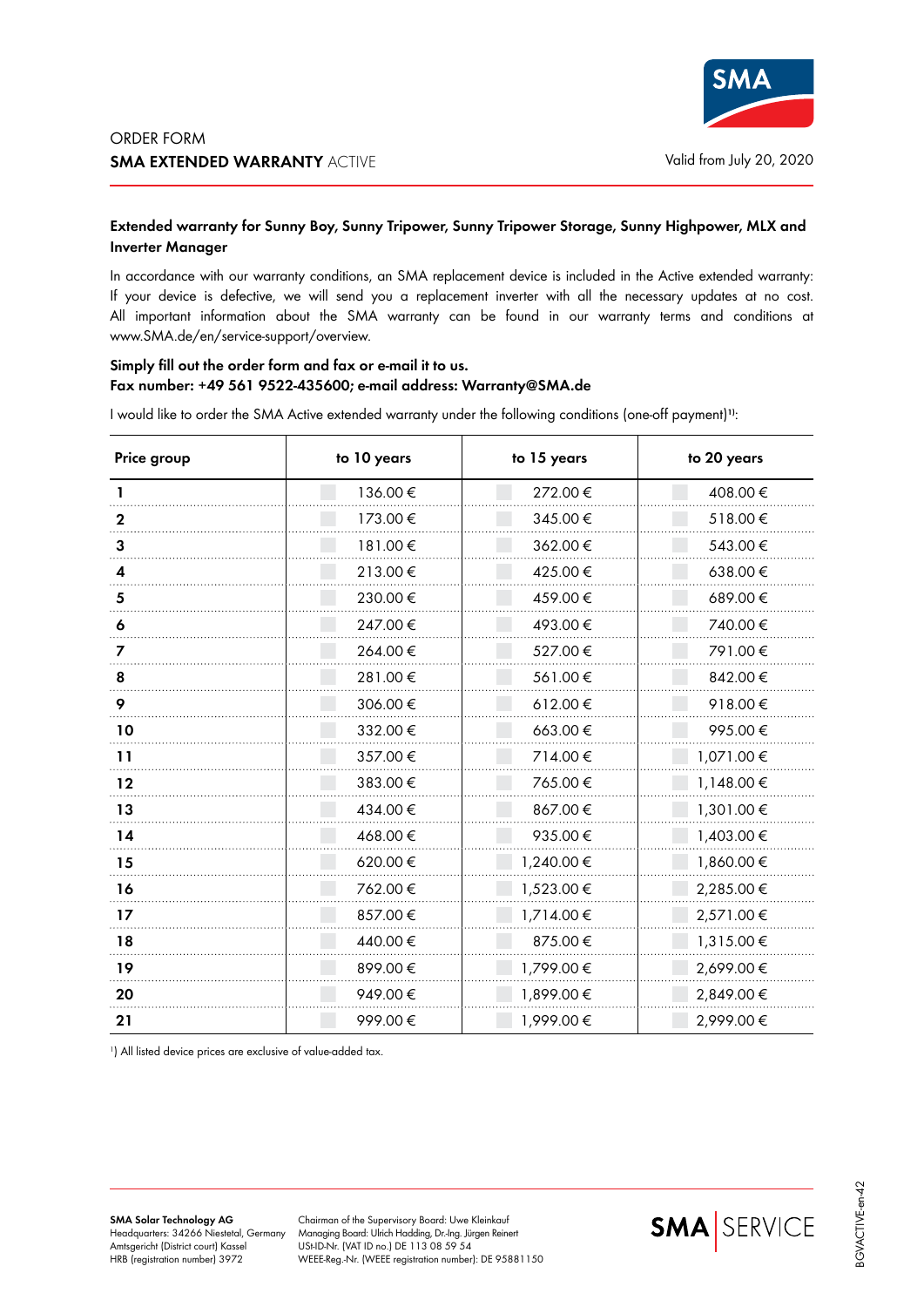

## ORDER FORM **SMA EXTENDED WARRANTY** ACTIVE

| Price group | Device type                                                                                                                                                                                                                                                           |
|-------------|-----------------------------------------------------------------------------------------------------------------------------------------------------------------------------------------------------------------------------------------------------------------------|
| ı           | SB1.5-1VL-40, SB 2000HF-30, SB2.0-1VL-40, SB 2100TL, SB 2500, SB2.5-1VL-40, SB 2500HF-<br>30, SB 2500TLST-21                                                                                                                                                          |
| 2           | SB 3000, SB3.0-1AV-40*, SB3.0-1AV-41*, SB 3000HF-30, SB 3000TL-20, SB 3000TL-21,<br>STP3.0-3AV-40*, SB 3300, SB 3300-11, SB 3500TL-JP-22**, SB 3500TL-JP-22-MP**<br>SB3.6-1AV-40*, SB3.6-1AV-41*, SB 3600TL-20, SB 3600TL-21, SB 3600SE-10***, SB 3800,<br>SB 3800-11 |
| 3           | SB4.0-1AV-40*, SB4.0-1AV-41*, SB 4000TL-20, SB 4000TL-21, STP4.0-3AV-40*,<br>SB 4500TL-JP-22**, SB 4500TL-JP-22-MP**                                                                                                                                                  |
| 4           | SB5.0-1AV-40*, SB5.0-1AV-41*, SB5.5-LV-JP-41**, SB 5000TL-20, SB 5000TL-21, SB 5000SE-<br>10***, SB 5400TL-JP-22-MP**, STP5.0-3AV-40*, STP 5000TL-20                                                                                                                  |
| 5           | SB 6000TL-21, SB6.0-1AV-41*, STP 6000TL-20, STP6.0-3AV-40*                                                                                                                                                                                                            |
| 6           | STP 7000TL-20                                                                                                                                                                                                                                                         |
| 7           | STP 8000TL-20, STP8.0-3AV-40*                                                                                                                                                                                                                                         |
| 8           | STP 9000TL-20                                                                                                                                                                                                                                                         |
| 9           | STP 10000TL-20, STP 10000TLEE-JP-10, STP 10000TLEE-JP-11, STP10.0-3AV-40*                                                                                                                                                                                             |
| 10          | STP 12000TL-20                                                                                                                                                                                                                                                        |
| 11          | STP 15000TL-30                                                                                                                                                                                                                                                        |
| 12          |                                                                                                                                                                                                                                                                       |
| 13          | STP 20000TL-30, STP 20000TLEE-JP-11                                                                                                                                                                                                                                   |
| 14          | STP 24500TL-JP-30, STP 25000TL-30, STP 25000TL-JP-30                                                                                                                                                                                                                  |
| 15          | 03-50-1000-1-40 (STP 50-40), 03-50-1000-3-40 (STP 50-JP-40)                                                                                                                                                                                                           |
| 16          | STP 60-10, STP 60-JP-10, 139F5003 (MLX 60)                                                                                                                                                                                                                            |
| 17          | SHP 75-10                                                                                                                                                                                                                                                             |
| 18          | IM-20****, IM-10****                                                                                                                                                                                                                                                  |
| 19          | STPS60-10, 3-100-1000-1-20 (SHP 100-20), 3-100-1000-3-20 (SHP100-JP-20)                                                                                                                                                                                               |
| 20          | 3-125-1500-2-20 (SHP 125-US-20), STP 110-60                                                                                                                                                                                                                           |
| 21          | 3-150-1500-1-20 (SHP 150-20), 3-150-1500-2-20 (SHP 150-US-20), 3-143-1500-3-20 (SHP<br>$143-JP-20$                                                                                                                                                                    |

\* The factory warranty is 5 years. This can be extended by a maximum of 10 years to 15 years.

\*\* The factory warranty is 10 years. This can be extended by a maximum of 10 years to 20 years.

\*\*\* The extended warranty refers exclusively to the inverter (the corresponding battery is not a part of this extended warranty).

\*\*\*\* The factory warranty is 5 years. This can be extended by a maximum of 5 years to 10 years.

The sale of extended warranties is limited to the above listed device types (the above mentioned device types ending with BS, IT and -Kxx are excluded from the limitation).

SMA reserves the right to add or remove device types to or from the overview list at any time.

The warranty can only be extended during an existing valid warranty period.

The total duration of the factory warranty period and the warranty extension may not exceed 20 years.